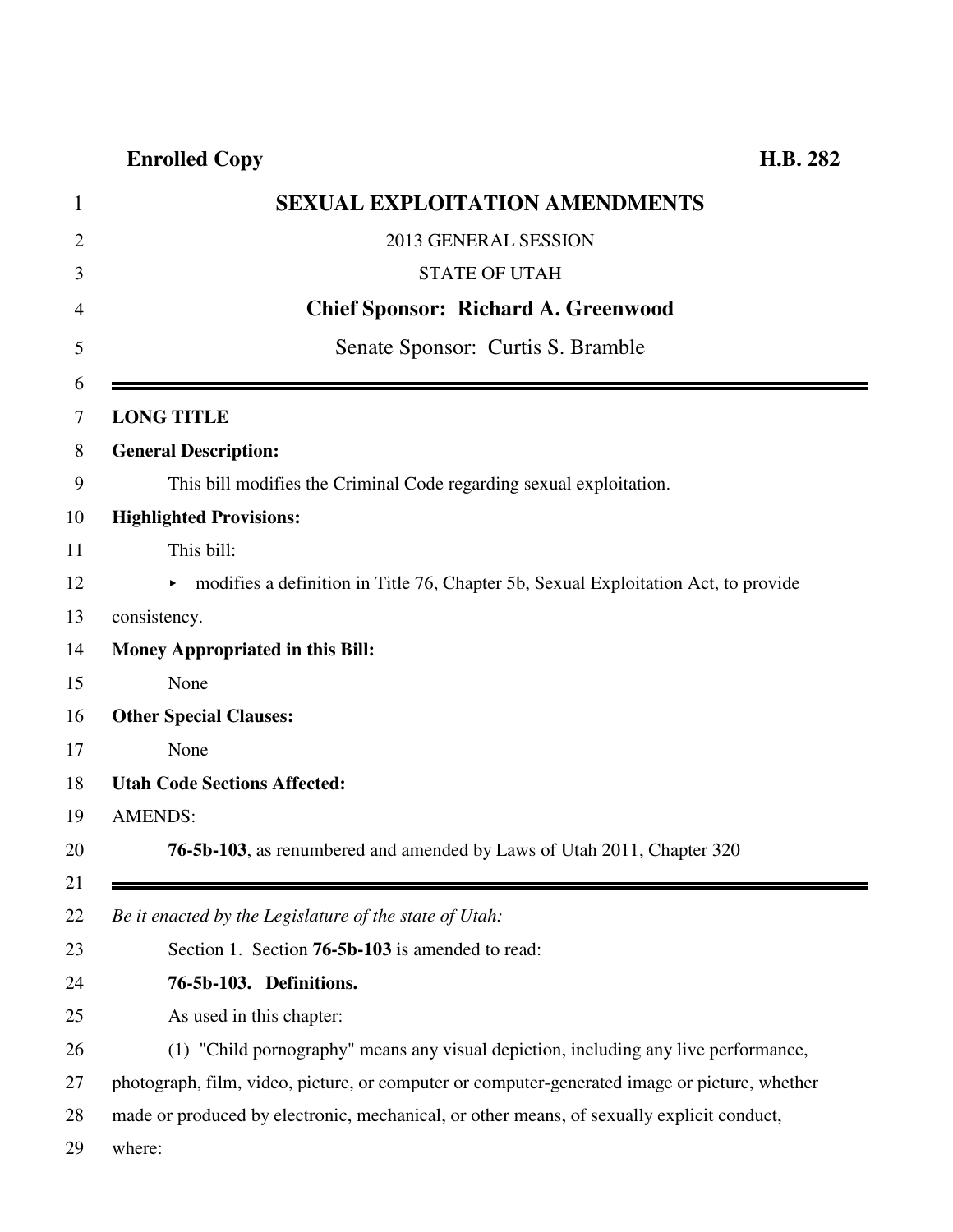| 30 | (a) the production of the visual depiction involves the use of a minor engaging in                 |
|----|----------------------------------------------------------------------------------------------------|
| 31 | sexually explicit conduct;                                                                         |
| 32 | (b) the visual depiction is of a minor engaging in sexually explicit conduct; or                   |
| 33 | (c) the visual depiction has been created, adapted, or modified to appear that an                  |
| 34 | identifiable minor is engaging in sexually explicit conduct.                                       |
| 35 | (2) "Distribute" means the selling, exhibiting, displaying, wholesaling, retailing,                |
| 36 | providing, giving, granting admission to, or otherwise transferring or presenting child            |
| 37 | pornography or vulnerable adult pornography with or without consideration.                         |
| 38 | (3) "Identifiable minor" means a person:                                                           |
| 39 | (a) (i) who was a minor at the time the visual depiction was created, adapted, or                  |
| 40 | modified; or                                                                                       |
| 41 | (ii) whose image as a minor was used in creating, adapting, or modifying the visual                |
| 42 | depiction; and                                                                                     |
| 43 | (b) who is recognizable as an actual person by the person's face, likeness, or other               |
| 44 | distinguishing characteristic, such as a birthmark, or other recognizable feature.                 |
| 45 | (4) "Identifiable vulnerable adult" means a person:                                                |
| 46 | (a) (i) who was a vulnerable adult at the time the visual depiction was created, adapted,          |
| 47 | or modified; or                                                                                    |
| 48 | (ii) whose image as a vulnerable adult was used in creating, adapting, or modifying the            |
| 49 | visual depiction; and                                                                              |
| 50 | (b) who is recognizable as an actual person by the person's face, likeness, or other               |
| 51 | distinguishing characteristic, such as a birthmark, or other recognizable feature.                 |
| 52 | $(5)$ "Lacks capacity to consent" is as defined in Subsection 76-5-111(1).                         |
| 53 | (6) "Live performance" means any act, play, dance, pantomime, song, or other activity              |
| 54 | performed by live actors in person.                                                                |
| 55 | (7) "Minor" means a person younger than 18 years of age.                                           |
| 56 | (8) "Nudity or partial nudity" means any state of dress or undress in which the human              |
| 57 | genitals, pubic region, buttocks, or the female breast, at a point below the top of the areola, is |

- 2 -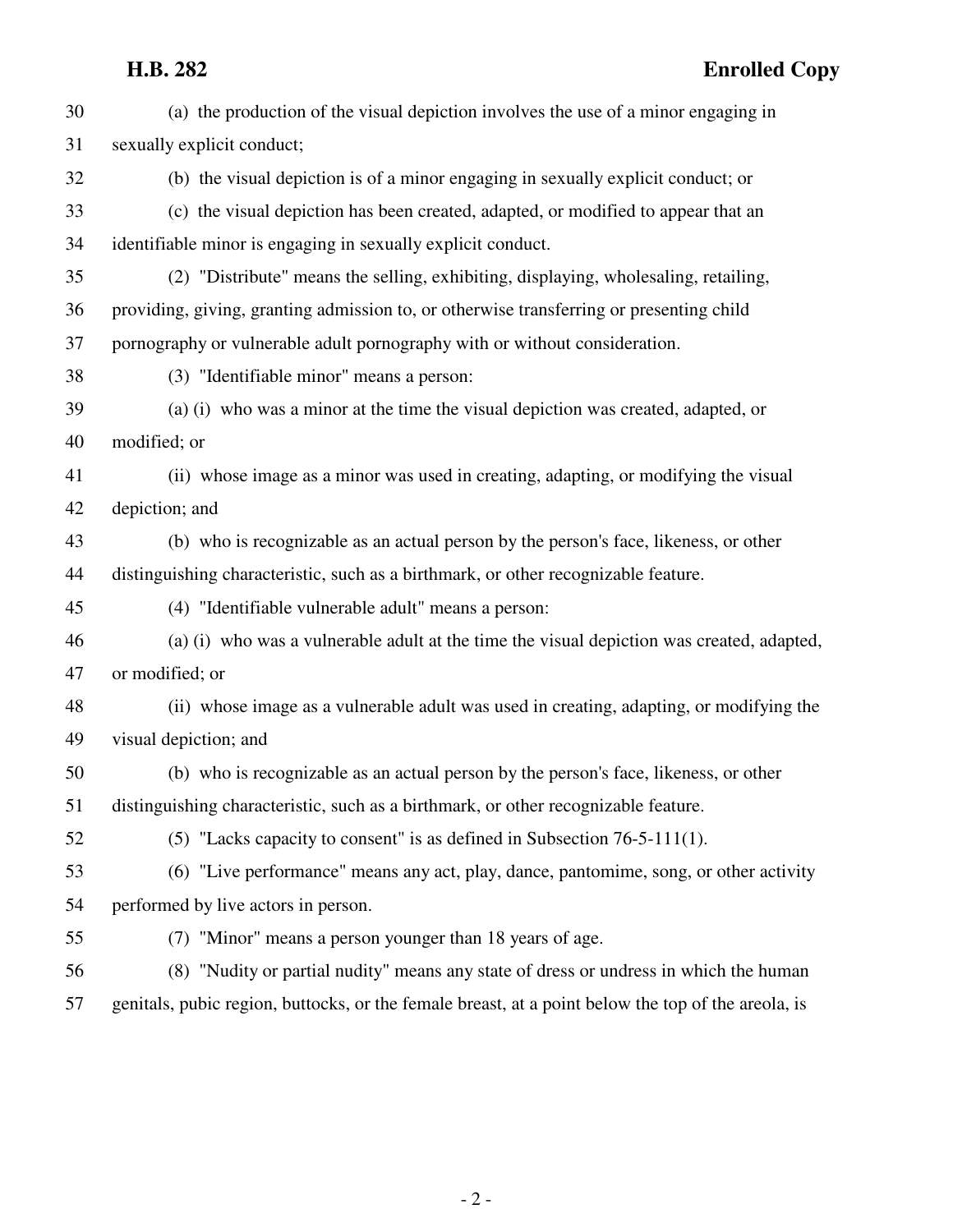## **Enrolled Copy H.B. 282**

58 less than completely and opaquely covered. 59 (9) "Produce" means: 60 (a) the photographing, filming, taping, directing, producing, creating, designing, or 61 composing of child pornography or vulnerable adult pornography; or 62 (b) the securing or hiring of persons to engage in the photographing, filming, taping, 63 directing, producing, creating, designing, or composing of child pornography or vulnerable 64 adult pornography. 65 (10) "Sexually explicit conduct" means actual or simulated: 66 (a) sexual intercourse, including genital-genital, oral-genital, anal-genital, or oral-anal, 67 whether between persons of the same or opposite sex; 68 (b) masturbation; 69 (c) bestiality; 70 (d) sadistic or masochistic activities; 71 (e) lascivious exhibition of the genitals  $\sigma$ , pubic  $\sigma$  area region, buttocks, or female 72 breast of any person; 73 (f) the visual depiction of nudity or partial nudity for the purpose of causing sexual 74 arousal of any person; 75 (g) the fondling or touching of the genitals, pubic region, buttocks, or female breast; or 76 (h) the explicit representation of the defecation or urination functions. 77 (11) "Simulated sexually explicit conduct" means a feigned or pretended act of 78 sexually explicit conduct which duplicates, within the perception of an average person, the 79 appearance of an actual act of sexually explicit conduct. 80 (12) "Vulnerable adult" is as defined in Subsection 76-5-111(1). 81 (13) "Vulnerable adult pornography" means any visual depiction, including any live 82 performance, photograph, film, video, picture, or computer or computer-generated image or

- 83 picture, whether made or produced by electronic, mechanical, or other means, of sexually
- 84 explicit conduct, where:
- 

85 (a) the production of the visual depiction involves the use of a vulnerable adult